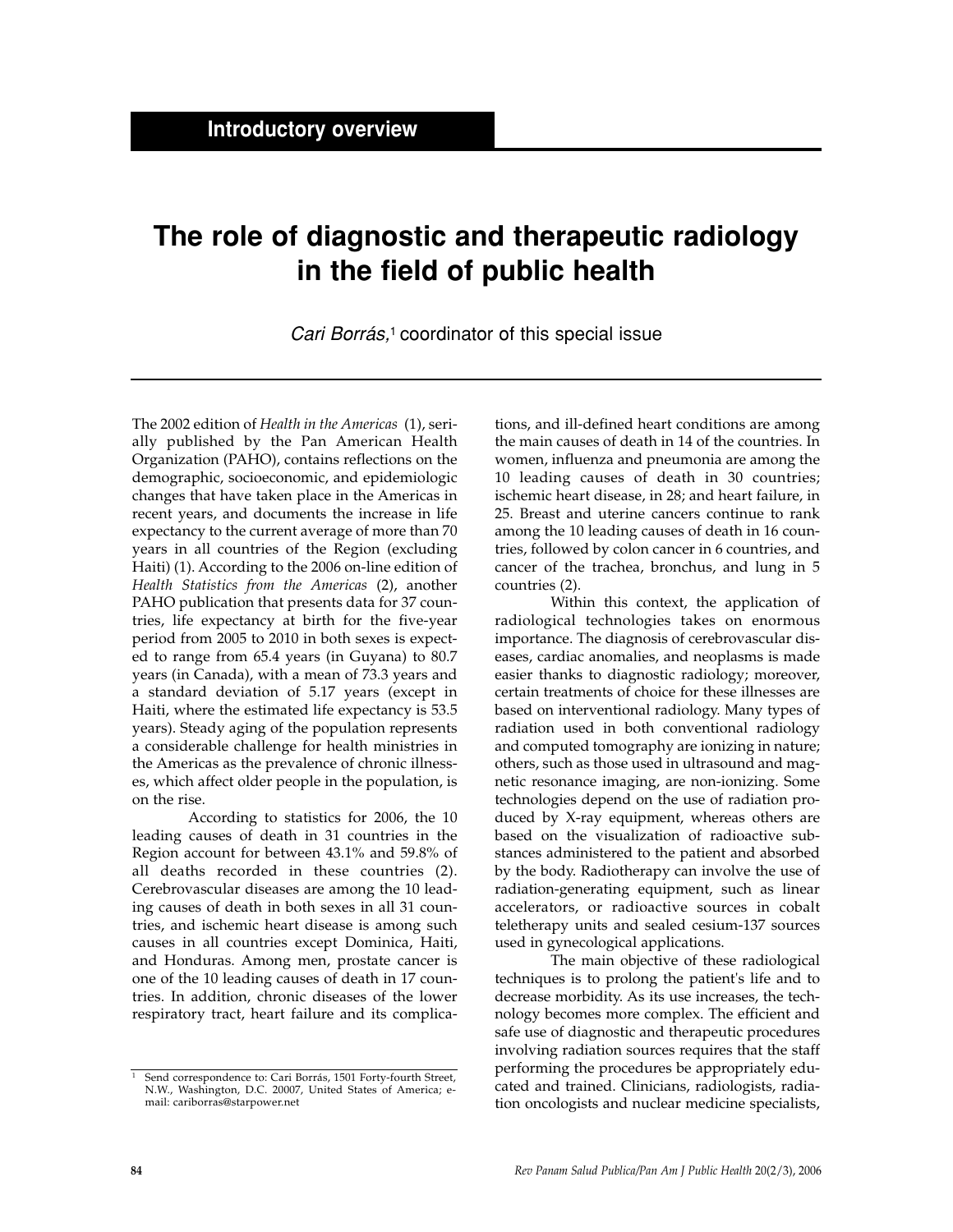medical physicists, technologists, and nursing staff all form part of this large, interdisciplinary team of radiology service health workers. Southon (3) analyzes the benefits of having access to professional networks that can support the national policies surrounding health services which include radiology services—and improve the quality of healthcare delivery.

In their normative and regulatory role, health ministries are responsible for overseeing and ensuring the quality of radiology services. One way to accomplish this task is through accreditation programs. The article by Jiménez et al. (4) examines the potential characteristics of such programs in developing countries, particularly in the context of basic imaging services such as radiography, fluoroscopy, mammography, and ultrasound, through a combination of physical and clinical features.

It is a recognized fact that radiological procedures should be subject to quality control programs that include a robust radiation safety component. These programs unquestionably improve the quality of radiological images and decrease the dose of radiation received by patients and operators. But do such programs increase diagnostic accuracy? This question was investigated by a research group that, with support from PAHO, assessed the quality of diagnostic radiology services in five countries in the Region that differ widely in their social and technological characteristics: Argentina, Bolivia, Colombia, Cuba, and Mexico. Fleitas et al. (5) present the results of this research, which shows that the training and experience of radiologists and radiology technicians are very important in improving diagnostic accuracy. This research involved screening and diagnostic mammography, among other types of radiology services.

Performing mammography on all women beyond a certain age, including asymptomatic women, is a public health strategy for the early detection of breast cancer that has given rise to substantial controversy. In this special issue, Feig (6) shows that the benefits of this strategy outweigh the limitations of the technique's low sensitivity and the risks related to the doses of radiation received. Currently, mammography remains the only recognized screening technique for detecting breast cancer.

Imaging techniques may be diagnostic or interventional. Diagnostic techniques make it possible to obtain morphological (static) or physiological (dynamic) information. Among the resources now available for this purpose are conventional radiology, ultrasound, magnetic resonance and nuclear medicine. This last technology, based on the visualization of radioactive substances inside the patient's body, makes physiological as well as morphological studies possible. Positron emission tomography (PET), one of the newer technologies, has not only revolutionized our knowledge of the functioning of the human brain but is also becoming an indispensable tool for localizing and delimiting neoplasms. Few PET units are in operation in Latin America and the Caribbean. As explained by Robilotta (7), Brazil is one of the most advanced countries in this field.

It should be emphasized that technological advances have occurred not only in the field of diagnostic imaging. As the incidence of cancer throughout the world increases, new forms of treatment are being sought. Together with surgery and chemotherapy, radiotherapy offers the possibility of curative or palliative treatment that can prolong survival and diminish morbidity. Castellanos (8) reports on current needs and challenges in the field of radiotherapy.

To cure a tumor with radiation, very large doses of radiation are needed. New imaging techniques make it possible to visualize the volume of the site requiring treatment so that radiation can be applied only to the tissues affected by the tumor. However, despite the advances described by Castellanos, it is impossible to prevent the healthy tissues surrounding the tumor from being irradiated, albeit at lower doses. The effects of radiation on these tissues are addressed by Hendry et al. (9), who quantify the risks associated with different doses.

In radiotherapy it is essential that the dose delivered to the patient match the prescribed dose. In 1969 the International Atomic Energy Agency and the World Health Organization established a postal dose audit program that made it possible to verify whether high-energy radiotherapy units were properly calibrated. In the Region of the Americas this program is run by PAHO. Iżewska et al. (10) report the results of audits performed between 1969 and 2003 in countries of Latin America and the Caribbean and conclude that great strides have been made.

Unfortunately, miscalibration of treatment units is not the only source of dosimetry errors in patients who undergo radiotherapy. Borrás (11) describes an overexposure error in 28 patients in Panama that resulted from the inappropriate use of a computerized treatment planning system. She also describes the measures that were taken by the treatment facility in Panama and by PAHO in order to prevent similar errors from happening in the future.